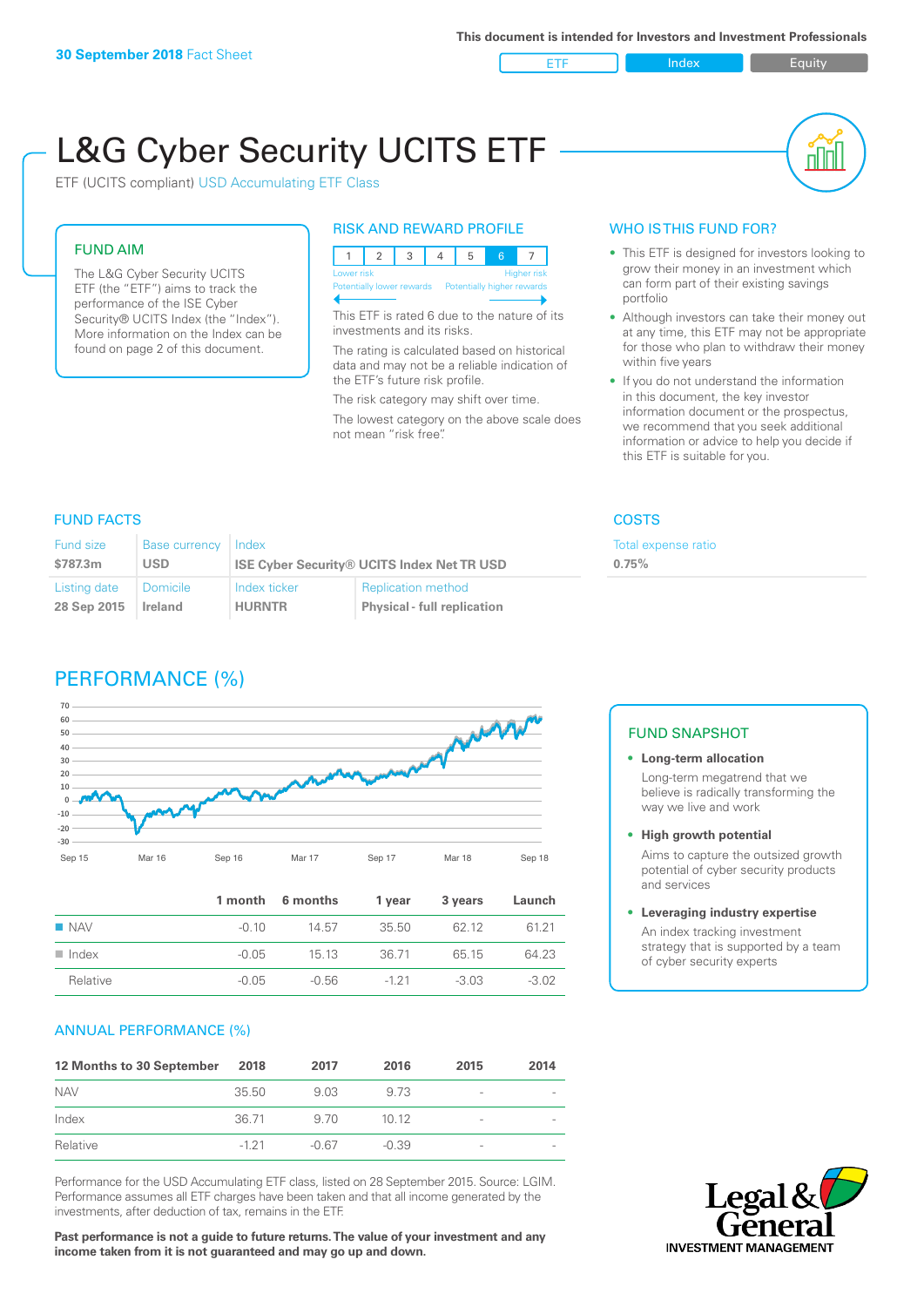# L&G Cyber Security UCITS ETF

ETF (UCITS compliant) USD Accumulating ETF Class

### INDEX BREAKDOWN

The breakdowns below relate to the Index. The ETF's portfolio may deviate from the below. All data source LGIM unless otherwise stated. Totals may not sum to 100% due to rounding.





 $R$  KRW 3.3



■ Top 10 constituents 38.4% Rest of Index 61.6%

No. of constituents in Index 39

#### TOP 10 CONSTITUENTS (%)

| Fortinet                                 | 47  |
|------------------------------------------|-----|
| Rapid7                                   | 41  |
| Cyberark                                 | 41  |
| Splunk                                   | 3.9 |
| <b>Check Point Software Technologies</b> | 3.8 |
| Trend Micro                              | 36  |
| ForeScout Technologies                   | 3.6 |
| Cisco Systems                            | 36  |
| Juniper Networks                         | 3.5 |
| Palo Alto Networks                       | 35  |
|                                          |     |

#### INDEX DESCRIPTION

The Index aims to track the performance of a basket of stocks of companies that are actively engaged in providing cyber security technology and services.

The Index is comprised of companies which are publically traded on various stock exchanges around the world that generate a material proportion of their revenues from the cyber security industry. The industry is deemed to be comprised of companies in the following two subsectors: (1) Infrastructure Providers that develop hardware and software for safeguarding internal and external access to files, websites and networks; and (2) Service Providers that provide consulting and secure cyber-based services.

A company is only eligible for inclusion in the Index if it is of a sufficient size (determined by reference to the total market value of its shares) and it is sufficiently "liquid" (a measure of how actively its shares are traded on a daily basis).

Within the Index, the weights allocated to the Infrastructure Provider and Service Provider subsectors are determined by reference to the relative size of each sector (i.e. the total market value of the shares of all companies within each subsector). Initially, the companies are equally weighted within each subsector. However, an adjustment to the weights is made if any company falls short of a liquidity test that is applied to each company individually.

#### INVESTMENT MANAGER

GO ETF Solutions LLP is the investment manager for each of the exchange traded funds (ETFs) issued by Legal & General UCITS ETF Plc and is responsible for the day-to-day investment management decisions for this ETF. The team is highly experienced with respect to all aspects relating to the management of an ETF portfolio, including collateral management, OTC swap trading, adherence to UCITS regulations and counterparty exposure and monitoring.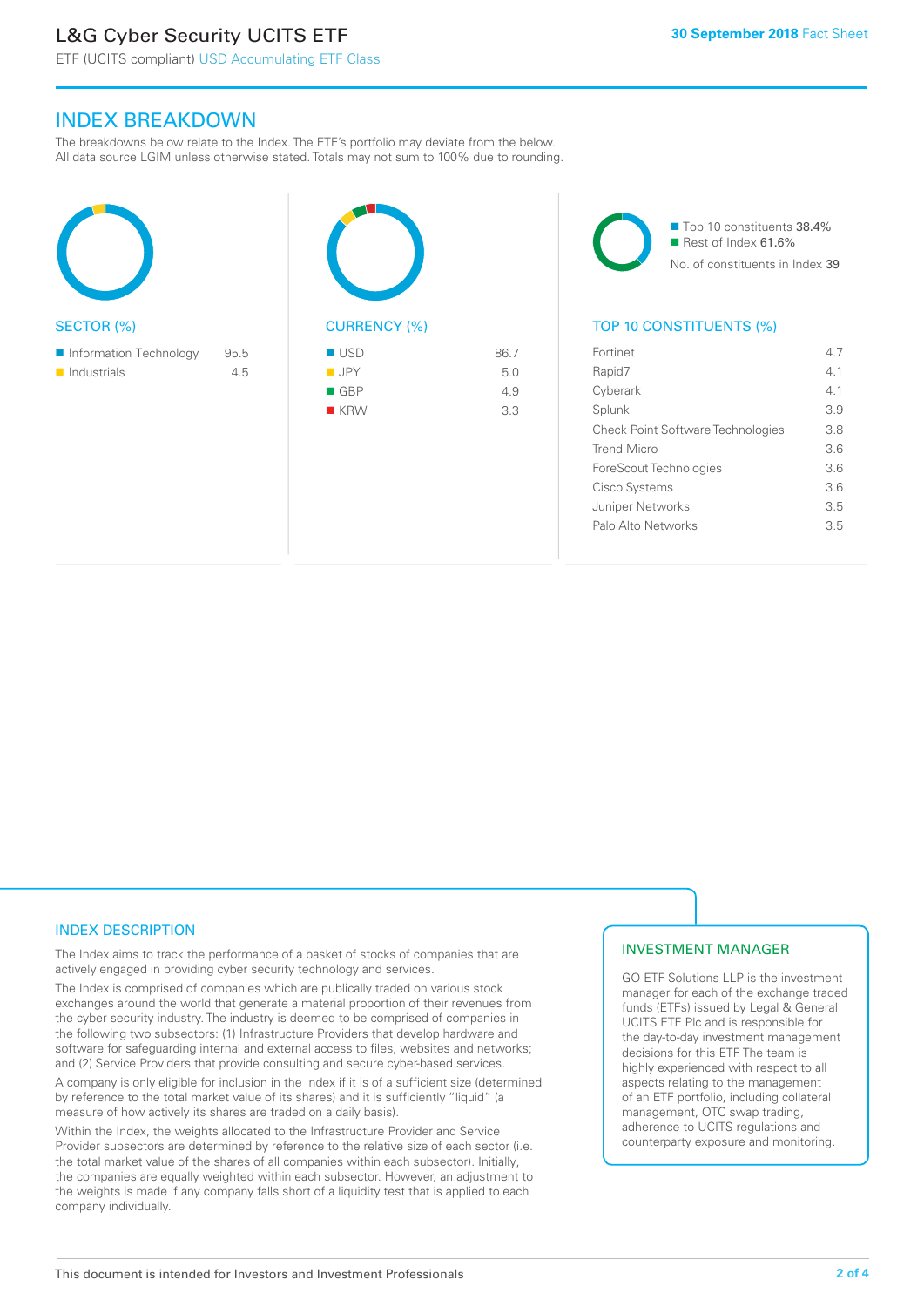# L&G Cyber Security UCITS ETF

ETF (UCITS compliant) USD Accumulating ETF Class

#### KEY RISKS

- An investment in the ETF involves a significant degree of risk. Any decision to invest should be based on the information contained in the relevant prospectus. Prospective investors should obtain their own independent accounting, tax and legal advice and should consult their own professional advisers to ascertain the suitability of the ETF as an investment.
- The value of the shares in the ETF is directly affected by increases and decreases in the value of the Index. Accordingly the value of a share in the ETF may go up or down and a shareholder may lose some or the entire amount invested.
- The ETF's ability to closely track the Index will be affected by its ability to purchase and/or sell the Index constituents and any legal or regulatory restrictions or disruptions affecting them.
- The ETF's ability to closely track the Index will also be affected by transaction costs and taxes incurred when adjusting its investment portfolio generally and/ or to mirror any periodic adjustments to the constituents of the Index. There can be no certainty that ETF shares can always be bought or sold on a stock exchange or that the market price at which the ETF shares may be traded on a stock exchange will reflect the performance of the Index.
- The ETF is subject to the risk that third party service providers (such as a bank entering into swaps with the ETF or the ETF's depositary) may go bankrupt or fail to pay money due to the ETF or return property belonging to the ETF.
- As the Index includes micro, small and medium-sized publicly traded companies, the ETF is subject to the risk that such companies may be more vulnerable to adverse business or economic events and greater and more unpredictable price changes than larger companies or the stock market as a whole.
- The ETF is subject to the risks associated with technology-focused companies and are particularly vulnerable to rapid developments in technology (which may leave their products out-of-date), government regulation and competition from domestic and foreign competitors who may have lower production costs. Such companies may also have difficulties establishing and maintaining patents, copyrights, trademarks and trade secrets relating to their products which could negatively affect their value.

For more in[form](https://www.lgimetf.com/)ation, please refer to the key investor information document on our website M

#### TRADING INFORMATION

| <b>Exchange</b>           | <b>Currency ISIN</b> |                     | <b>SEDOL</b>   | <b>Ticker</b> | <b>Bloomberg</b> |
|---------------------------|----------------------|---------------------|----------------|---------------|------------------|
| London Stock Exchange USD |                      | IE00BYPLS672        | BYPLS67        | <b>USPY</b>   | USPY IN          |
| London Stock Exchange GBP |                      | IE00BYPLS672        | BYRGP36        | <b>ISPY</b>   | <b>ISPY IN</b>   |
| Borsa Italiana            | EUR                  | <b>IFOORYPLS672</b> | <b>BYV7098</b> | <b>ISPY</b>   | <b>ISPY IM</b>   |
| Deutsche Börse            | EUR                  | DE000A14ZT85        | <b>BYN2022</b> | <b>USPY</b>   | <b>USPY GY</b>   |
| <b>SIX Swiss Exchange</b> | <b>CHF</b>           | IE00BYPLS672        | <b>RYSXHT6</b> | <b>ISPY</b>   | <b>ISPY SW</b>   |
| NYSE Euronext             | FUR                  | IF00BYPLS672        | BE33SD9        | ISPY          | ISPY NA          |

The currency shown is the trading currency of the listing.



#### SPOTLIGHT ON LEGAL & GENERAL INVESTMENT MANAGEMENT

We are one of Europe's largest asset managers and a major global investor, with assets under management of £984.8 billion (as at 30 June 2018). We work with a wide range of global clients, including pension schemes, sovereign wealth funds, fund distributors and retail investors.

Assets under management include derivative positions and assets managed by LGIMA, an SEC Registered Investment Advisor.

#### COUNTRY REGISTRATION



#### TO FIND OUT MORE

Visit **lgimetf.com**



#### **Index Disclaimer**

Nasdaq, Inc. and its respective affiliates do not guarantee the accuracy and/or the completeness of the ISE Cyber Security® UCITS Index (the "Index") or any data included therein and Nasdaq, Inc. and its respective affiliates shall have no liability for any errors, omissions, or interruptions therein. Nasdaq, Inc. and its respective affiliates make no warranty, express or implied, as to results to be obtained by the adviser, owners of the ETF, or any other person or entity from the use of the Index or any data included therein. Nasdaq, Inc. and its respective affiliates make no express or implied warranties, and expressly disclaim all warranties, of merchantability or fitness for a particular purpose or use with respect to the Index or any data included therein. Without limiting any of the foregoing, in no event shall Nasdaq, Inc. or its respective affiliates have any liability for any lost profits or indirect, punitive, special or consequential damages or losses, even if notified of the possibility of such damages.